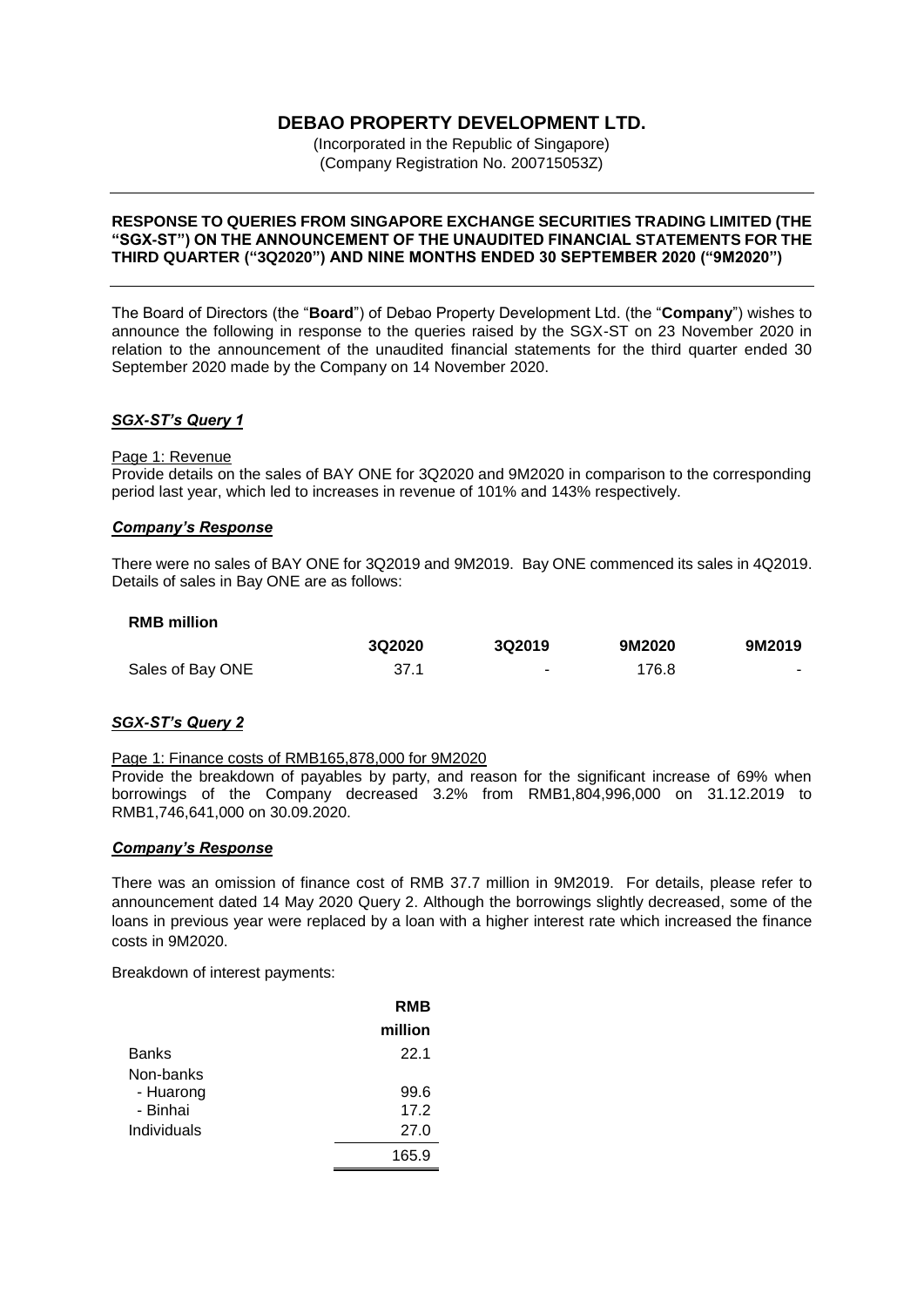## *SGX-ST's Query 3*

## Page 3: Trade and other receivables of RMB533,420,000

Provide a breakdown between trade and other receivables, and explain why the Company is unable to collect its trade receivables. Also provide the breakdown by project and provide aging schedule in bands of 3 months. Why is receivables of RMB533,420,000 higher than revenue generated of RMB55,931,000 for 3Q2020, and even the RMB260,180,000 group revenue reported for 9M2020? Also disclose the nature of other receivables outstanding, and elaborate on when these other receivables will be repaid.

## *Company's Response*

|                                                                 | <b>RMB</b> | Aging (days) |        |             |                |                     |
|-----------------------------------------------------------------|------------|--------------|--------|-------------|----------------|---------------------|
| <b>Descriptions</b>                                             | (millions) | within<br>90 | 91-180 | 181-<br>270 | $271 -$<br>365 | Over<br>one<br>year |
| Management fee                                                  | 1.9        | 1.3          | 0.1    | 0.5         |                |                     |
| <b>Construction works</b>                                       | 46.5       | 15.5         | 5.8    |             | 25.2           |                     |
| Rent                                                            | 14.7       | 2.0          | 2.5    | 5.2         | 5.0            |                     |
| ShengYu (BVI) Limited                                           | 160.5      |              |        |             |                | 160.5               |
| Prepayment                                                      | 33.1       |              | ۰      | 7.1         |                | 26                  |
| Deposits                                                        | 51.0       | 0.6          |        |             | 0.4            | 50                  |
| Xu<br>Zhou<br>Guangzhou<br>Enterprise<br>Management<br>Co. Ltd. | 44.0       |              |        |             | 44.0           |                     |
| Perfect Praise Investment<br>Limited                            | 54.0       |              |        |             | 54.0           |                     |
| Properties sales                                                | 69.6       | 35.0         | 34.6   |             |                |                     |
| Global<br>Ace<br>Enterprise<br>Limited                          | 50.6       |              |        |             |                | 50.6                |
| <b>Others</b>                                                   | 7.5        | 1.9          | 4.4    | 1.2         |                |                     |
|                                                                 | 533.4      | 56.3         | 47.4   | 14.0        | 128.6          | 287.1               |

The receivables of RMB533,420,000 were higher than revenue generated of RMB55,931,000 for 3Q2020 and the RMB260,180,000 Group revenue reported for 9M2020 are mainly due to outstandings from ShengYu (BVI) Limited, Guangzhou Xu Zhou Enterprise Management Co. Ltd. and Perfect Praise Investment Limited which arose from the disposal of subsidiary and the receivables from Global Ace Enterprise Limited which related to a joint bids of land. All of them are not related to our Group revenue for 9M2020.

Management fees relate to the fees we need to collect for our management services provided to properties which includes Debao Garden, Xinliwan Garden, JiangNanMingJu and Sihui City Mall. Some occupants have either delayed or forgot to pay. We do not expect any problems in recovering these amounts in full.

Receivables relate to construction works performed mainly in Bay ONE, ShanShuiLongPan and other various work sites. It is an industry practice for developers to retain the last payment until the work is certified. This amount is related to work not yet certified. Also, some are related to works which require us to enhance or modify. We expect this amount to be collected in full.

Rent receivables relate to the monthly rents payable by lessees in our shopping malls, mainly in Tianjin Boulevard, Debao Garden, JiangNanMingJu and Sihui City Mall. However, some rent has not been paid when due or delayed as a result of disputes relating to utilities. As the lessees have their establishments in our shops, we consider this amount to be fully recoverable.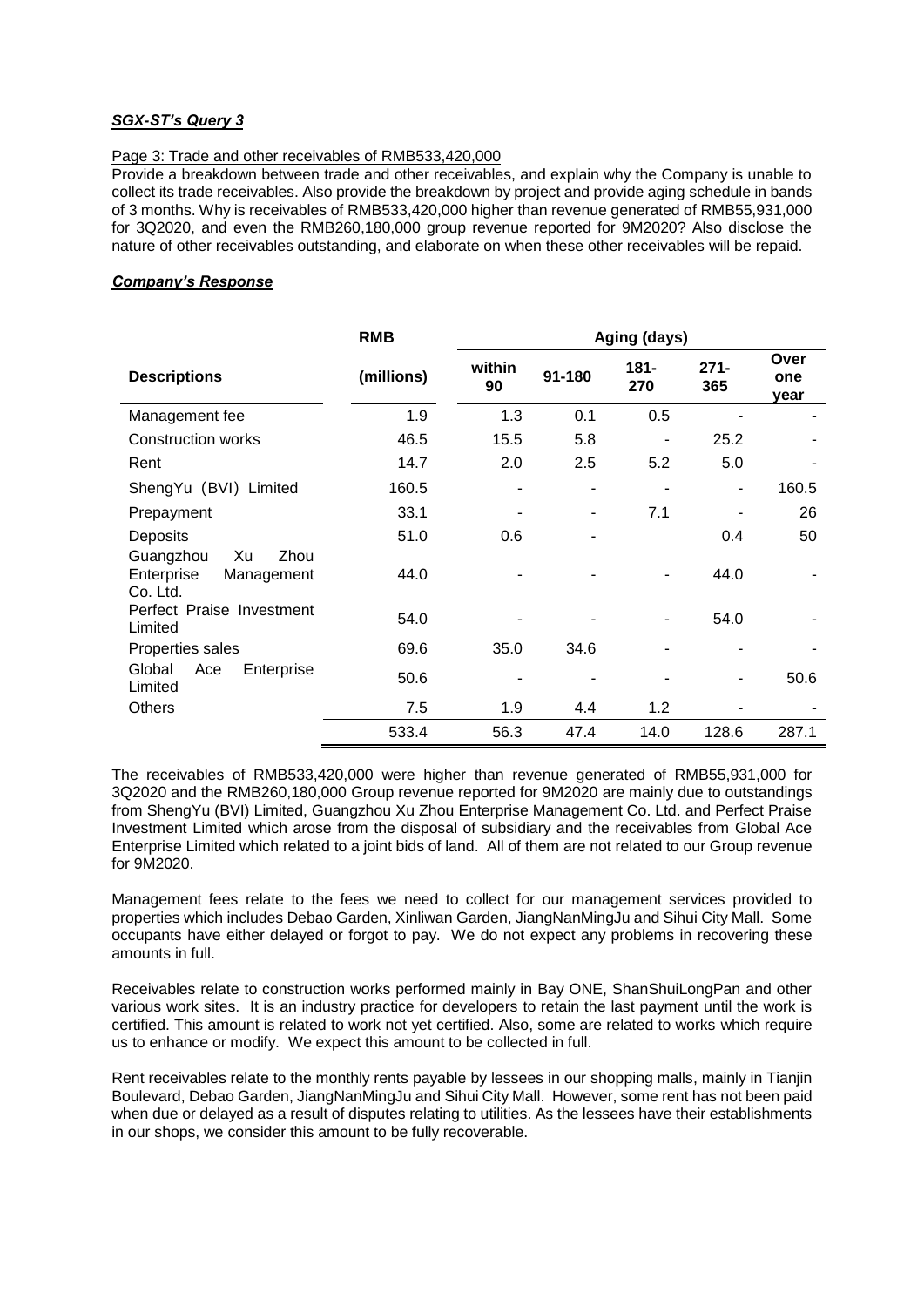For the receivables from Global Ace Enterprise Limited, please refer to announcement dated 13 July 2020. We are now receiving payment based on an agreed schedule, with full repayment expected by end of 2020.

For prepayments, they are mainly prepayments for materials, machinery rental and construction fee for our development properties. These items are expected to be fully utilised in first half of FY2021.

Deposits mainly related to the deposits that we are required to pay to the government bureaus in order to obtain their approval to commence development properties construction for Project Imbi and Bay One. These can only be recovered in two to three years when our existing development property projects are completed.

Receivables from Guangzhou Xu Zhou Enterprise Management Co. Ltd. relates to the disposal of 43% shares in Profit Consortium. This amount is received according to the contract terms which is dependent on the issuance of the building plan and development order.

Receivables from Perfect Praise Investment Limited relate to the disposal of 1% shares in Profit Consortium.

Properties sales receivables relate mainly to sales in Bay ONE for which the buyers are taking a bank mortgage to pay the remaining amount. We will collect this amount only after the bank mortgage have been granted to the buyers. It usually takes one to three months for the banks to complete their mortgage approval process. If the buyer apply for special loan from Housing Provident Fund Center, the approval process will take more time. We expect this amount to be collected in full.

For the receivables from Global Ace Enterprise Limited, please refer to announcement dated 13 July 2020. We are now receiving payment based on agreed schedule with full repayment expected by end of 2020.

There should no collectability issues in relation to these trade and other receivables.

## *SGX-ST's Query 4*

Page 3: Trade and other payables of RMB771,920,000 Provide a breakdown between trade and other payables, and aging schedule in bands of 3 months. Disclose the underlying transactions for other payables.

### *Company's Response*

The aging of trade and other payables in current liabilities based on the time they were recorded in our books are as follows:

| <b>RMB million</b> | Aging (days) |        |         |         |       |       |
|--------------------|--------------|--------|---------|---------|-------|-------|
|                    | $\leq$ 90    | 91-180 | 181-270 | 271-365 | > 365 | Total |
| Accounts payables  | 55.8         | 54.4   | 35.9    | 54.5    | 20.0  | 220.6 |
| Accruals           | 67.3         | 33.6   | 34.8    | 38.3    | 230.3 | 404.3 |
| Deposits received  | 0.4          | 1.6    | 0.9     | 1.0     | 13.1  | 17.0  |
| Receipt in advance | 54.5         | 22.3   | 3.2     | 3.6     | 40.8  | 124.4 |
| <b>Others</b>      | 1.2          | 1.9    | 1.6     | 0.4     | 0.7   | 5.8   |
|                    | 179.2        | 113.8  | 76.4    | 97.8    | 304.9 | 772.1 |

Accounts payables mainly consist of construction fees for Bay ONE and Tianjin Boulevard, rent payables for Tianjin Boulevard and salary payables.

Accruals mainly consist of interest for borrowings, tax other than income tax and professional fees.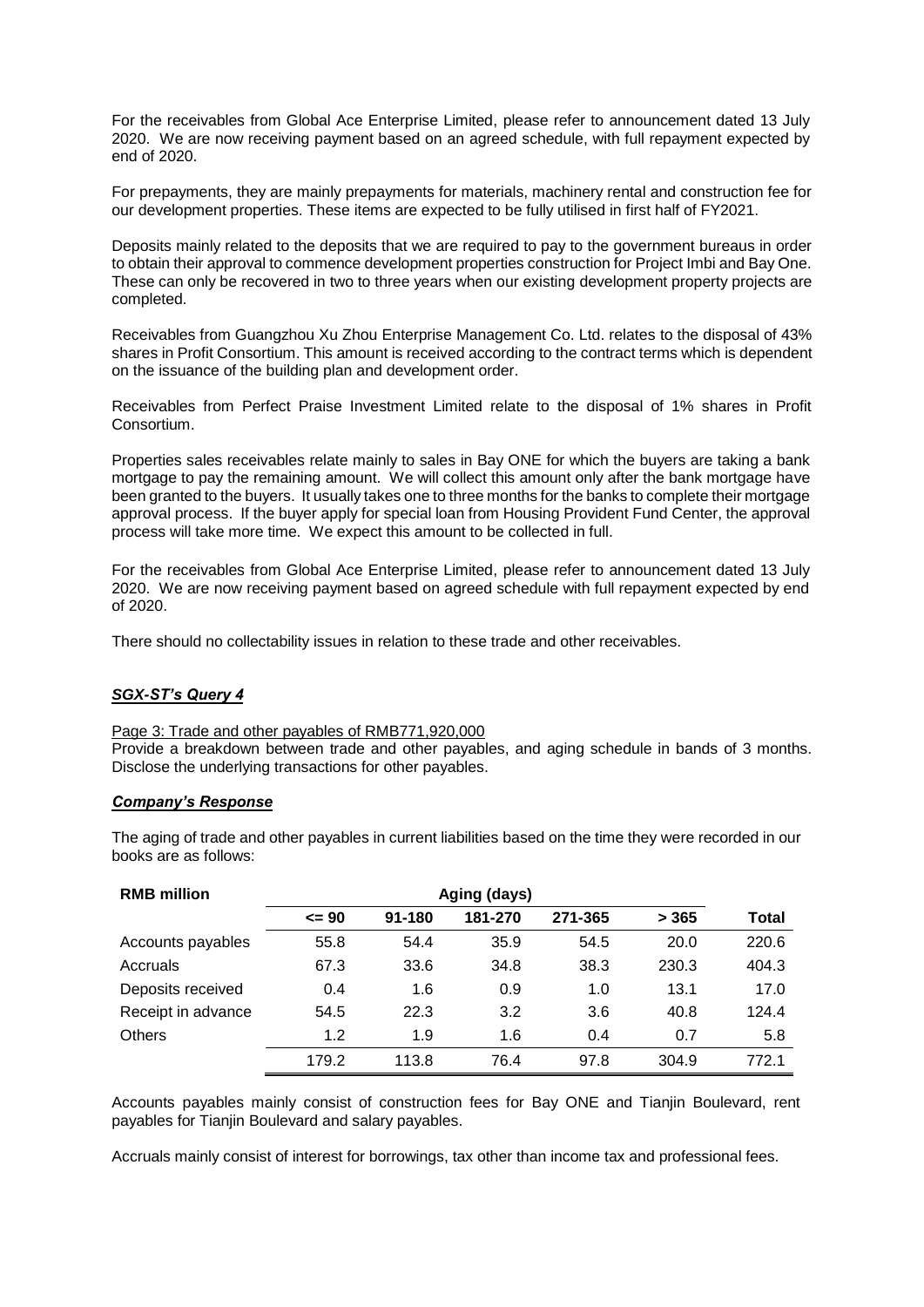Deposits received mainly consists of rental deposits and utilities deposits from occupants.

Receipt in advance mainly consists of proceeds and deposits received for properties sales and rental prepayment by occupants.

## *SGX-ST's Query 5*

#### Page 3: Negative working capital

Provide reasonable explanations for the negative working capital of RMB862,080,000. Explain how the Company is able to meet its short-term obligations as and when they fall due. Quantify and substantiate with data.

### *Company's Response*

As at 30 September 2020, the current liabilities of the company in RMB'000 are as follows:

| Liabilities and shareholders' equity                                         |           |
|------------------------------------------------------------------------------|-----------|
| <b>Current liabilities</b>                                                   |           |
| Bank and other loans                                                         | 1,385,743 |
| Trade and other payables                                                     | 771.920   |
| Lease payables                                                               | 32,817    |
| Contract liabilities                                                         | 80,000    |
| Provisions                                                                   | 90.515    |
| Tax payables                                                                 | 104,156   |
| Liabilities directly associated with disposal assets classified as held-for- | 174.616   |
| sale                                                                         |           |
| <b>Total current liabilities</b>                                             | 2,639,767 |

The items which are to be repaid are (1) Bank and other loans, (2) Trade and other payables and (3) Tax payables. Other items are accounting presentation only or there is no need to repay by cash within one year i.e. they have their current assets counterparts to offset with.

#### Banks and other loans

For bank and other loans, it can be divided into 3 categories, namely individuals, banks and non-bank loans.

Out of the bank and other loans, RMB 109 million is from individuals which have no fixed repayments terms. The Group is able to roll-over the borrowings if required.

For the loans from bank, the amount to be settled within one year amounted to RMB48.7 million.

For the non-bank loans, RMB 1.06 billion is from a non-financial institution of which we are able to roll over pending completion of their internal due diligence. For the remaining RMB190.6 million, although there are fixed repayment terms for progress repayments from 2019 to July 2021, the Group had complied with the China police to stop repayment until further notice.

Based on above, the bank and other loans that which to be repaid as net current liabilities is RMB48.7 million.

### Trade and other payables

Trade and other payables include (1) accounts payables, (2) receipts in advance (3) accruals and (4) deposits received and (5) other payables.

Receipts in advance amounting to RMB 124 million need not be paid but will be kept as current liabilities for financial presentation only.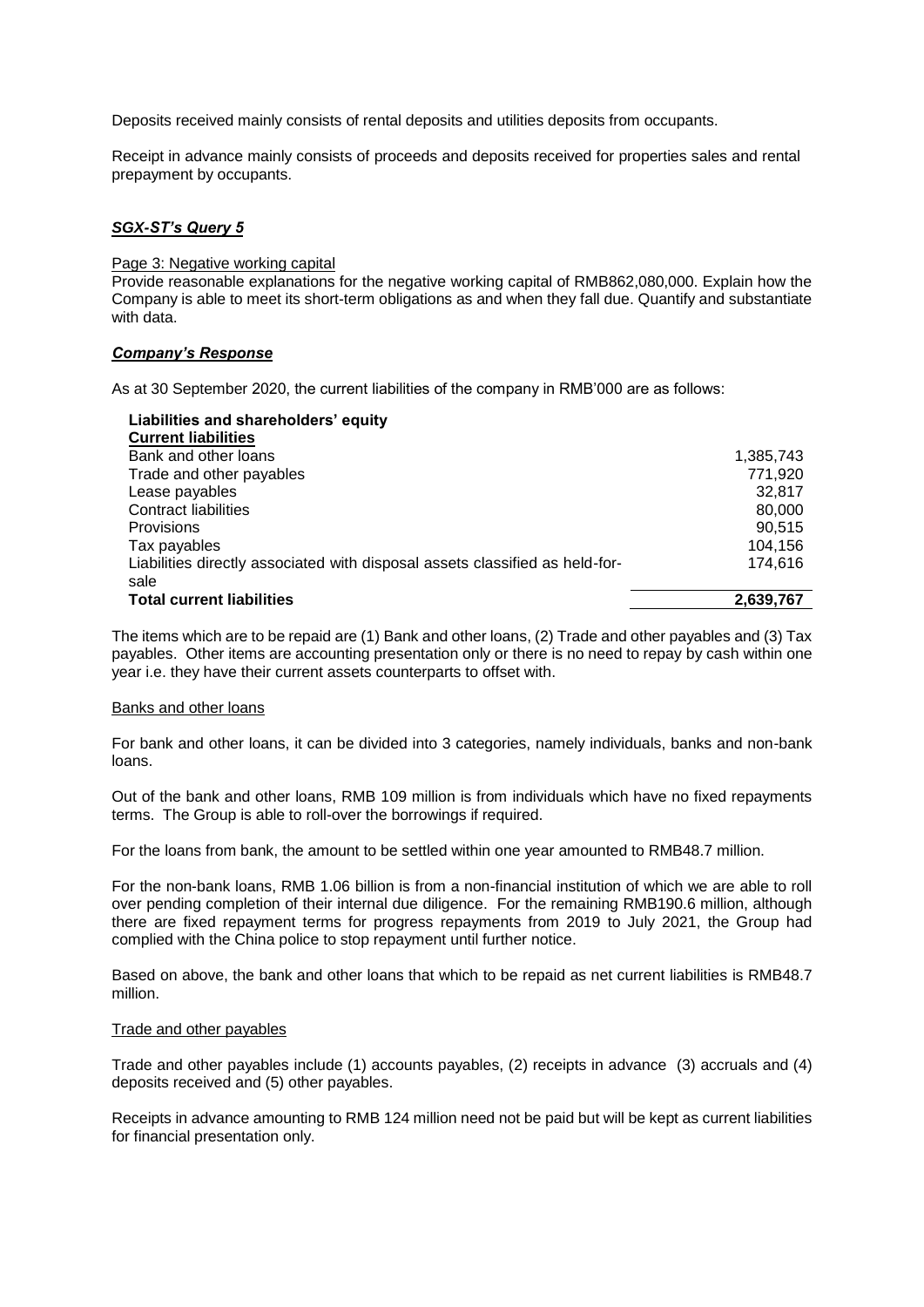The accruals include RMB 356 million being interest to a non-financial institution. As mentioned above, this amount together with its loan are expected to roll over, pending internal due diligence. Another RMB 16 million was requested by the Police to withhold payment until further notice. Thus, only RMB 13.6 million accruals need to be repaid within one year.

Deposits received amounting to RMB 17 million will be repaid when the rental contracts terminate and we assume this amount is repayable in one year.

Based on above, the trade and other payables that need to be repaid in one year will be reduced to RMB232.6 million.

#### Lease payables

The lease payables amounting approximately to RMB 32.8 million are fully payable as net current liabilities.

#### Contract liabilities

This item represents the amount we received in advance for certain sales. This is a non-cash accounting treatment only.

#### Provisions

This is provision for uncertain liabilities. The Company did not receive any claims which require provision. The Company is of the view that the need of the provision crystalising is minimal.

#### Tax payables

This represents approximately RMB 7 million being provisions for tax on profits. The remaining RMB 97 million is from audit adjustments in previous years which auditors consider the need to pay but the tax assessment from the inland revenue shows otherwise. We are negotiating with auditors to reverse this amount.

Based on the above, the tax payables which are need to be repaid as net current liabilities is RMB 7 million.

#### Liabilities directly associated with disposal assets classified as held-for sales

This item is presented for accounting purpose and will not relate to cash pay out in future to settle it.

In summary, the total amount that needs to be settled within one year is approximately RMB272.4 million.

#### Income stream

On the income side, the properties sales from BAY ONE and Imbi ("The Landmark") pre-sales deposit is expected to give rise to RMB 1,593 million cash inflow by September 2021.

A loan from GuangDong Finance Asset Management Co., Ltd amounting to RMB 230 million can also be drawdown in the second half of year 2020.

Together with annual rental income of approximately RMB 50 million, annual management income approximately of RMB 25 million and annual construction income of approximately RMB 30 million is sufficient to repay our liabilities discussed above.

Based on the above, total cash in will be approximately RMB 1,593 million which is adequate to pay for the payables of approximately RMB272.4 million. Therefore, the Company will be able to meet its shortterm obligations as and when they fall due.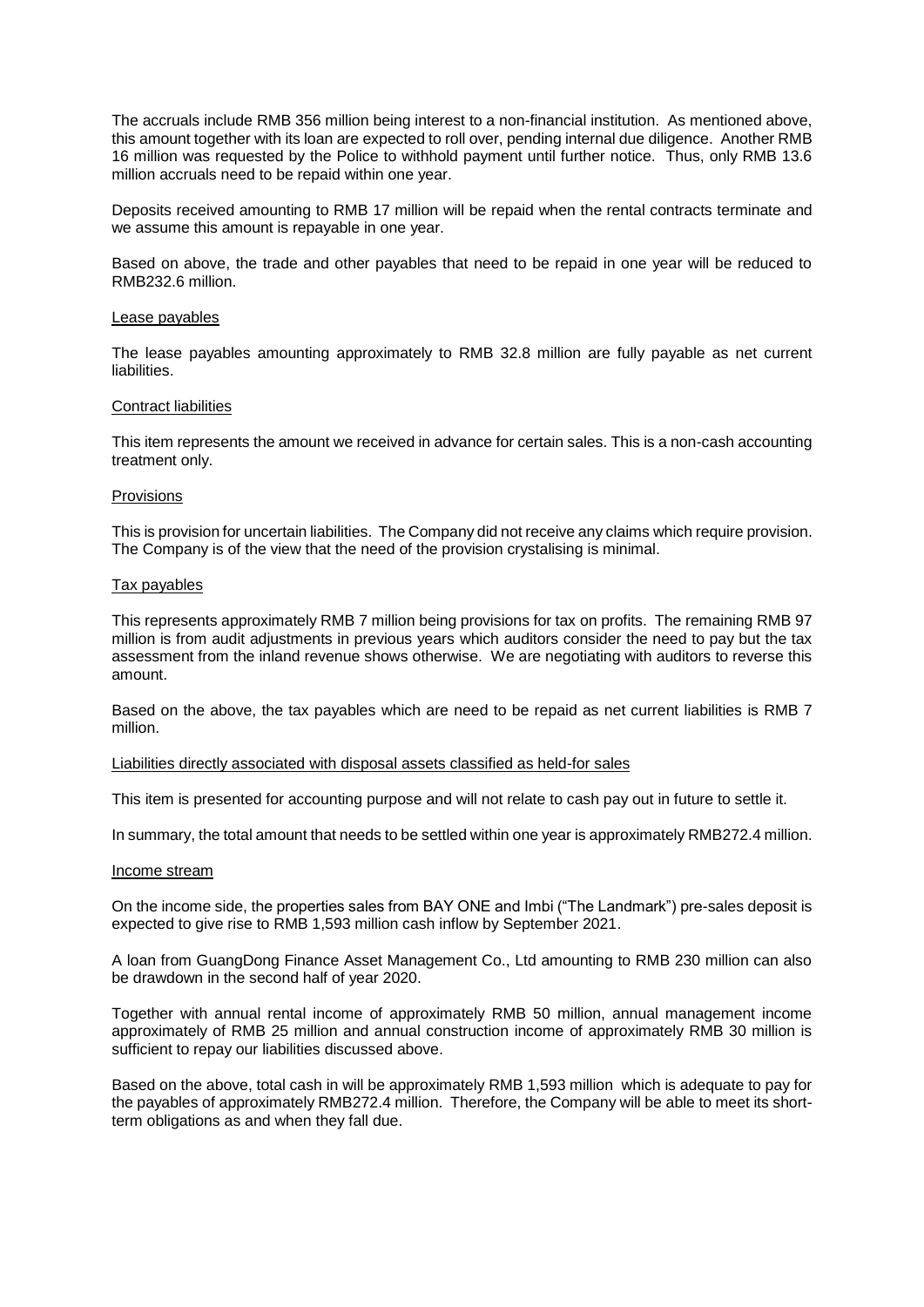## *SGX-ST's Query 6*

## Auditors' Disclaimer of Opinion

Explain in detail the Group's efforts to resolve each of the auditors' bases for disclaimer of opinion in the latest published Annual Report.

## *Company's Response*

(a) Legal matter – court's verdict on the act of bribery

The details of the lawsuit in China has been fully disclosed to the Board and to the existing auditors. The former CEO has also stepped down from his position with effect from 19 April 2018. Management considers this issue resolved and this will not have any impact on the current or comparative figures for FY2019.

(b) Payment to political party in Malaysia

Management considers this issue resolved and this will not have any impact on the current or comparative figures for FY2019.

(c) Land costs of Elite Starhill Sdn. Bhd. ("Elite Starhill")

The Land Purchase Agreement was signed on 26 June 2013 before the Company acquired Elite Starhill, as announced on 25 September 2015. The consideration amount was reached after extensive discussions between the seller and the buyer, where Debao Property Development (HK) Limited and Messrs Wong Siaw Puie and Koo Soon Khang entered into an arm's length transaction. The consideration amount takes into account the net tangible assets of Elite Starhill, together with the potential developments in the Imbi Land thereon. As part of the payments were settled through management staff who have since resigned, the auditors could not ascertain the purpose for the amounts paid and could not perform alternative audit procedures. Nonetheless, the land cost can be cross-checked with government records. For FY2019 audit, the Company had provided all information requested by auditors. Management considers this issue resolved and this will not have any impact on the current or comparative figures for FY2019.

It is noted that the warning letter sent by the local authorities stipulating that the Company had not complied with noise level regulations caused during construction was addressed to the Company's subcontractor and not the Company. Construction has since resumed and the project commenced pre-sales in November 2019.

(d) Divestment of Profit Consortium Sdn. Bhd.

The auditors could not verify that the land cost and various other costs paid through related parties were solely for that particular purpose. The Group was unable to arrange for the related parties to meet with the auditors during their fieldwork. The Company will work diligently with the independent auditors to appropriately account for this disposal for the upcoming audit for FY2019.

(e) Poly Ritz Green (Malaysia) Sdn Bhd

Due to insufficient audit evidence, the independent auditors could not verify that the payments to the Group through related parties were solely for the agreed purpose. This was because the Group was unable to arrange for the related parties to meet with the auditors during the fieldwork. For FY2019 audit, the Company had provided all information requested by auditors. Management considers this issue resolved and this will not have any impact on the current or comparative figures for FY2019.

(f) Expected Credit Loss of Other Receivables of RM43,534,000 (RMB72,366,000)

The Company will work diligently with the independent auditors to appropriately account for its expected credit risk losses provisions for the upcoming audit for FY2019.